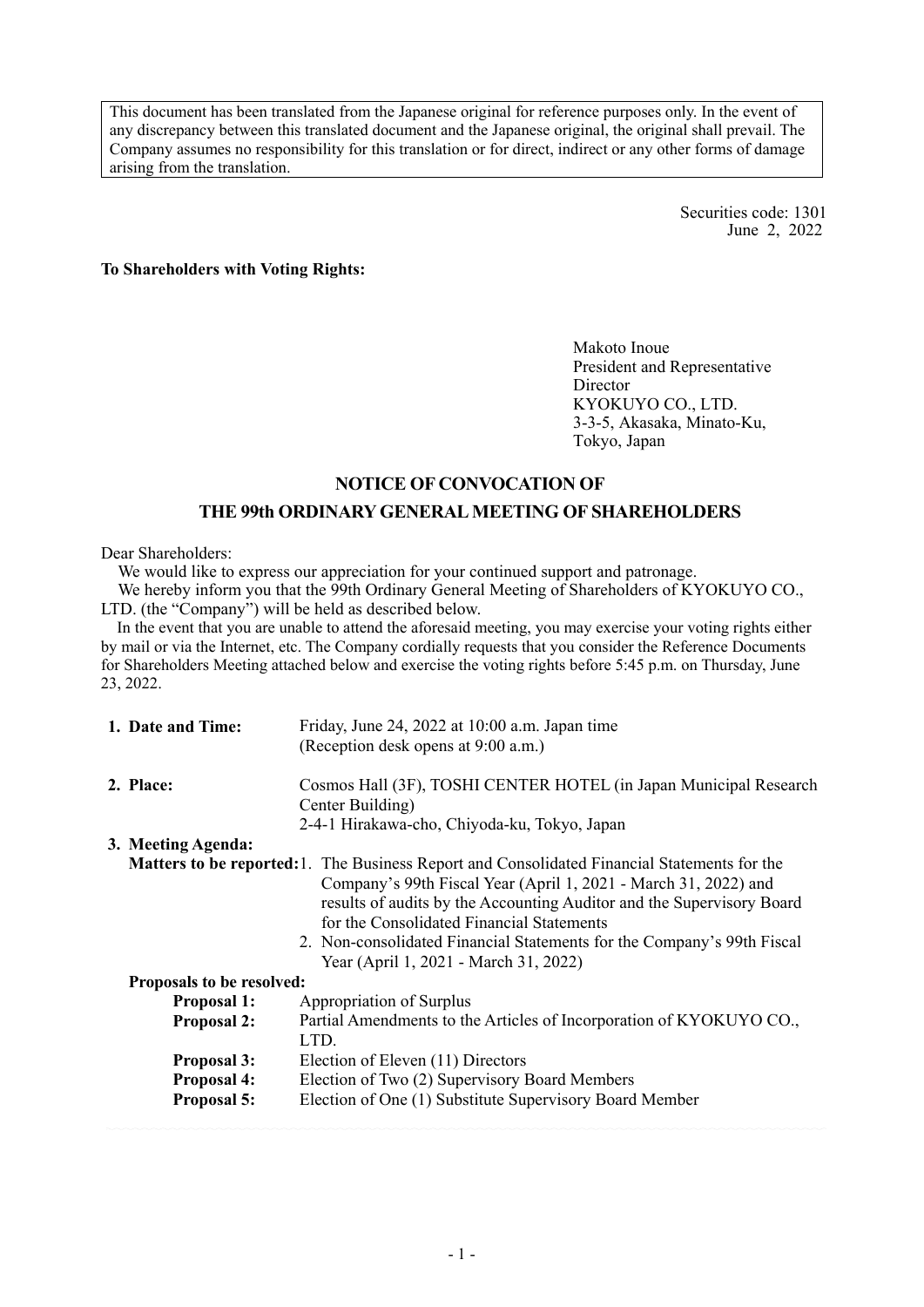#### **Matters Decided for Convocation**

Among the documents to be provided upon giving this Notice of Convocation, the notes to Consolidated Financial Statements and the notes to Non-consolidated Financial Statements, which are posted on the Company's Internet website (https://www.kyokuyo.co.jp) in accordance with laws and ordinances and Article 15 of the Articles of Incorporation of the Company, are not included in the accompanying documents to this Notice of Convocation. The Consolidated Financial Statements and Non-consolidated Financial Statements included in the documents attached to this Notice of Convocation are part of the Consolidated Financial Statements and Non-consolidated Financial Statements audited by the Accounting Auditor and the Supervisory Board Members when preparing the accounting audit report and the audit report.

If you exercise your voting rights both by the Voting Rights Exercise Form and via the Internet, the exercise of voting rights via the Internet shall be deemed valid.

If you exercise your voting rights more than once via the Internet, only the last exercise of your voting rights shall be deemed valid.

When attending the meeting, please submit the enclosed Voting Rights Exercise Form at the reception desk.

Any revisions to the Reference Documents for the General Meeting of Shareholders, the Business Report, the Non-consolidated Financial Statements, and the Consolidated Financial Statements will be posted on the Company's website (https://www.kyokuyo.co.jp).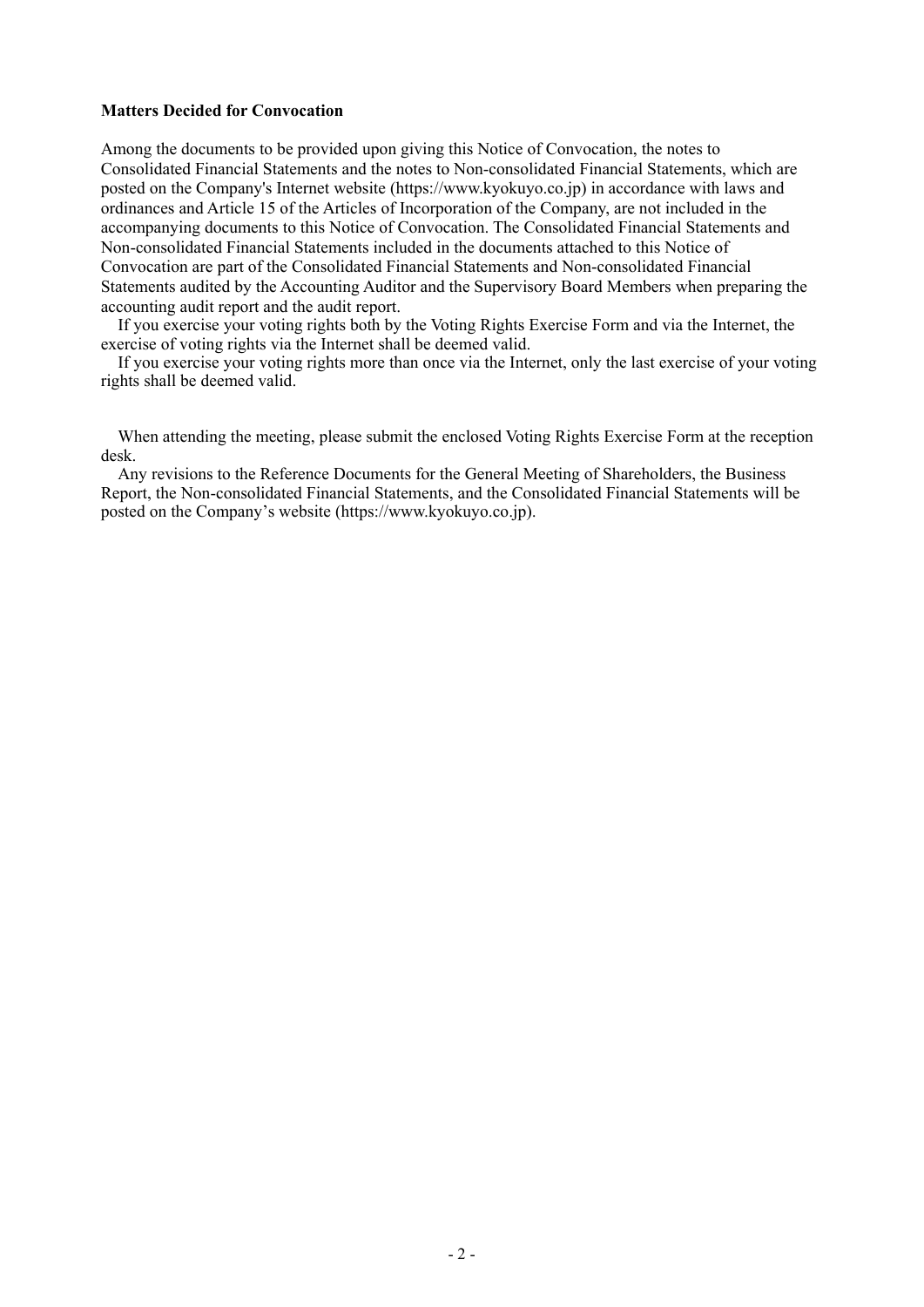# **Reference Documents for the General Meeting of Shareholders**

## **Proposals and References**

**Proposal 1:** Appropriation of Surplus

The Company proposes the appropriation of surplus as follows.

Year-end dividends

As a result of considering the performance and other factors for the fiscal year ended March 31, 2022, the year-end dividends will be 90 yen per share.

- (1) Matters concerning Assets to be Distributed to Shareholders and Total Amount thereof ¥90.00 per share of common stock of the Company Total amount: ¥972,793,980
- (2) Effective Date of Distribution of Surplus June 27, 2022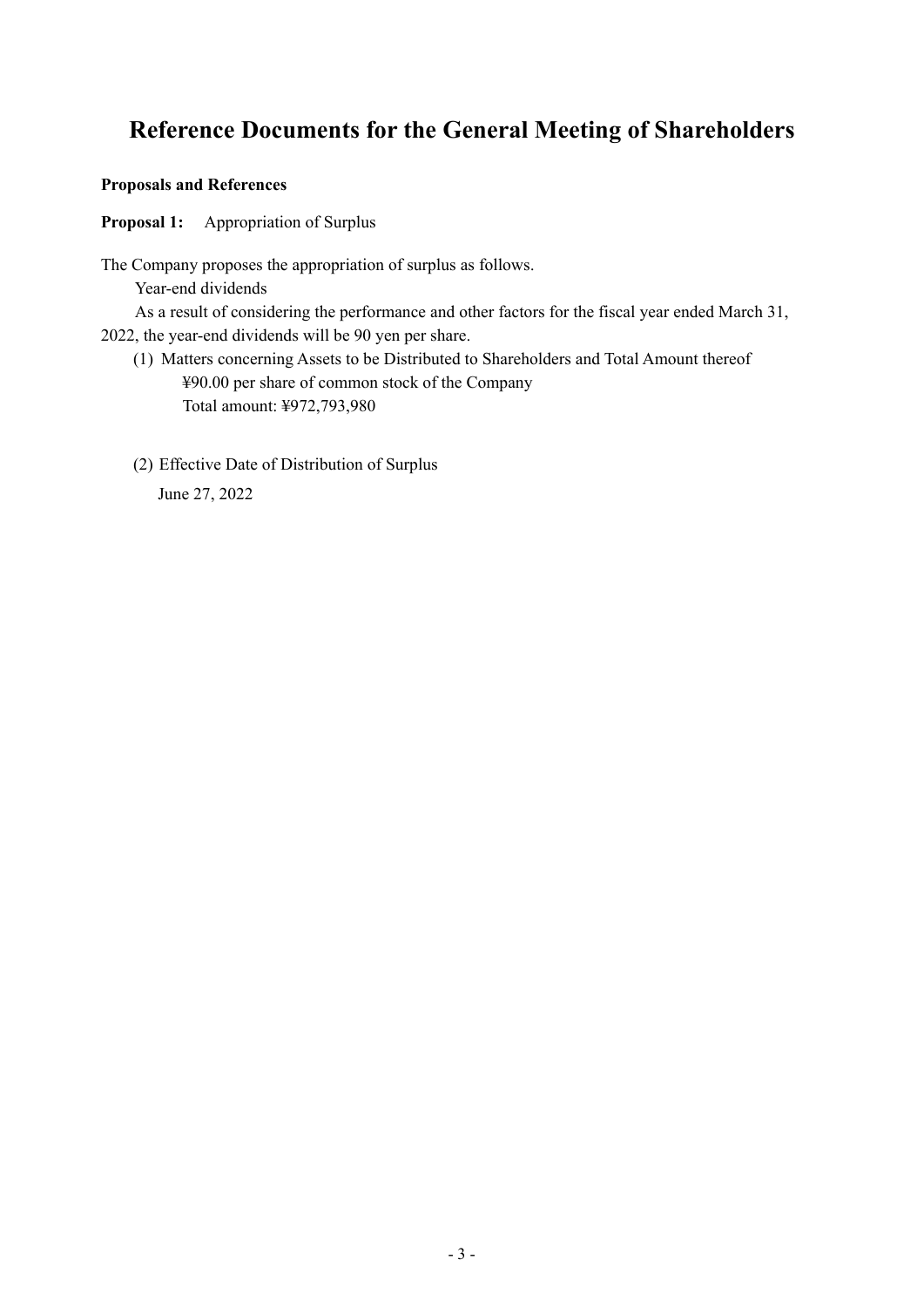# **Proposal 2:** Partial Amendments to the Articles of Incorporation of KYOKUYO CO., LTD.

1. Reasons for proposal

The amended provisions stipulated in the proviso of Article 1 of the supplementary provisions of the "Act Partially Amending the Companies Act" (Act No. 70 of 2019) will be enforced on September 1, 2022. Accordingly, in order to prepare for the introduction of the system for electronic provision of materials for General Meetings of Shareholders, the Articles of Incorporation of the Company shall be amended as follows.

- (1) The proposed Article 15, Paragraph 1 provides that information contained in the reference materials for the General Meeting of Shareholders, etc. shall be provided electronically.
- (2) The purpose of the proposed Article 15, Paragraph 2 is to establish a provision to limit the scope of matters to be included in the paper copy to be sent to shareholders who have requested it.
- (3) The provisions related to the internet disclosure and deemed provision of the reference materials for the General Meeting of Shareholders, etc. (Article 15 of the current Articles of Incorporation) will become unnecessary and will therefore be deleted.
- (4) In line with the above establishment and deletion of the provisions, supplementary provisions related to the effective date, etc. shall be established.
- 2. Details of amendments The details of the amendments are as follows.

|                                                 | (Amended parts are underlined.)           |
|-------------------------------------------------|-------------------------------------------|
| <b>Current Articles of Incorporation</b>        | <b>Proposed Amendments</b>                |
| (Internet-based Disclosure of Reference Data    |                                           |
| for General Meeting of Shareholders and         |                                           |
| Deemed Provision of Information)                |                                           |
| Article 15<br>In convening a general meeting of | (Deleted)                                 |
| shareholders, THE COMPANY                       |                                           |
| may deem to have supplied                       |                                           |
| information about matters to be                 |                                           |
| stated or indicated in reference                |                                           |
| documents for the general meeting               |                                           |
| of shareholders, business reports,              |                                           |
| financial statements and                        |                                           |
| consolidated financial statements               |                                           |
| to shareholders, by disclosing the              |                                           |
| information via an Internet-used                |                                           |
| method in accordance with                       |                                           |
| applicable laws and ordinances.                 |                                           |
|                                                 | (Measures for Electronic Provision, Etc.) |
| (Newly established)                             | Article 15<br>The Company shall, when     |
|                                                 | convening a General Meeting of            |
|                                                 | Shareholders, provide information         |
|                                                 | contained in the reference                |
|                                                 | materials for the General Meeting         |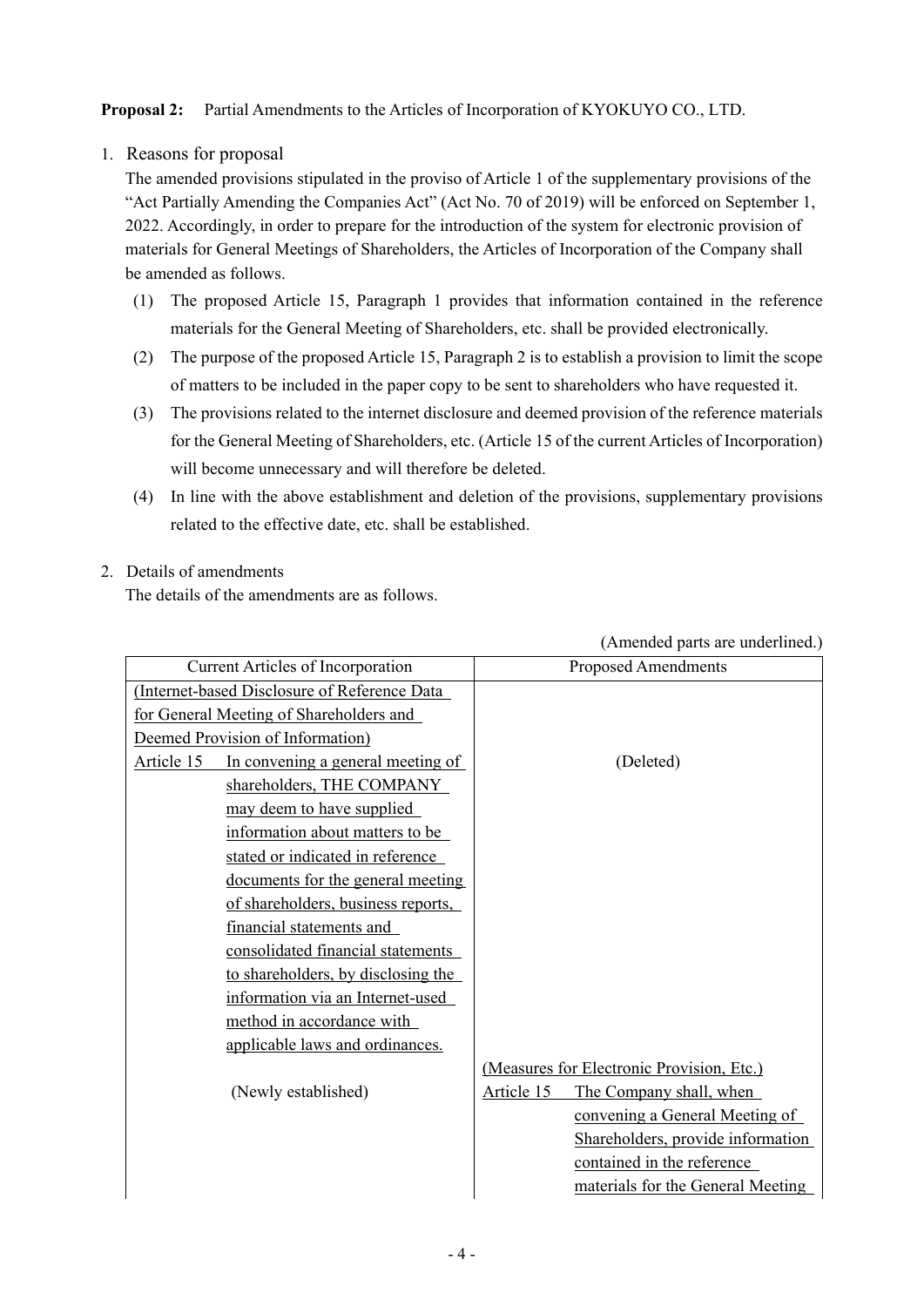| <b>Current Articles of Incorporation</b> |                   | <b>Proposed Amendments</b>                    |
|------------------------------------------|-------------------|-----------------------------------------------|
|                                          |                   | of Shareholders, etc.                         |
|                                          |                   | electronically.                               |
| (Newly established)                      |                   | Among the matters to be provided<br>2.        |
|                                          |                   | electronically, the Company may               |
|                                          |                   | choose not to include all, or part of         |
|                                          |                   | the matters stipulated in the                 |
|                                          |                   | Ordinance of the Ministry of                  |
|                                          |                   | Justice in the paper copy to be sent          |
|                                          |                   | to shareholders who have                      |
|                                          |                   | requested it by the record date for           |
|                                          |                   | voting rights.                                |
|                                          |                   |                                               |
|                                          |                   | (Supplementary provisions)                    |
|                                          | <u>1.</u>         | The amendment of Article 15 (Internet         |
|                                          |                   | Disclosure and Deemed Provision of            |
|                                          |                   | Reference Materials for the General           |
|                                          |                   | Meeting of Shareholders, Etc.) of the         |
|                                          |                   | Articles of Incorporation and the proposed    |
|                                          |                   | Article 15 (Measures for Electronic           |
|                                          |                   | Provision, Etc.) shall come into effect on    |
|                                          |                   | September 1, 2022 (hereinafter the "Date      |
|                                          |                   | of Enforcement"), the date of enforcement     |
|                                          |                   | of the amended provisions stipulated in the   |
|                                          |                   | proviso of Article 1 of the supplementary     |
|                                          |                   | provisions of the Act Partially Amending      |
|                                          |                   | the Companies Act (Act No. 70 of 2019).       |
|                                          | 2.                | Notwithstanding the provisions of the         |
|                                          |                   | preceding paragraph, Article 15 of the        |
|                                          |                   | Articles of Incorporation shall remain in     |
|                                          |                   | force with respect to a General Meeting of    |
|                                          |                   | Shareholders to be held on a date until       |
|                                          |                   | February 28, 2023.                            |
|                                          | $\underline{3}$ . | These supplementary provisions shall be       |
|                                          |                   | deleted on the later of March 1, 2023 and the |
|                                          |                   | date when three months have elapsed from      |
|                                          |                   | the date of the General Meeting of            |
|                                          |                   | Shareholders set forth in the preceding       |
|                                          |                   | <u>paragraph.</u>                             |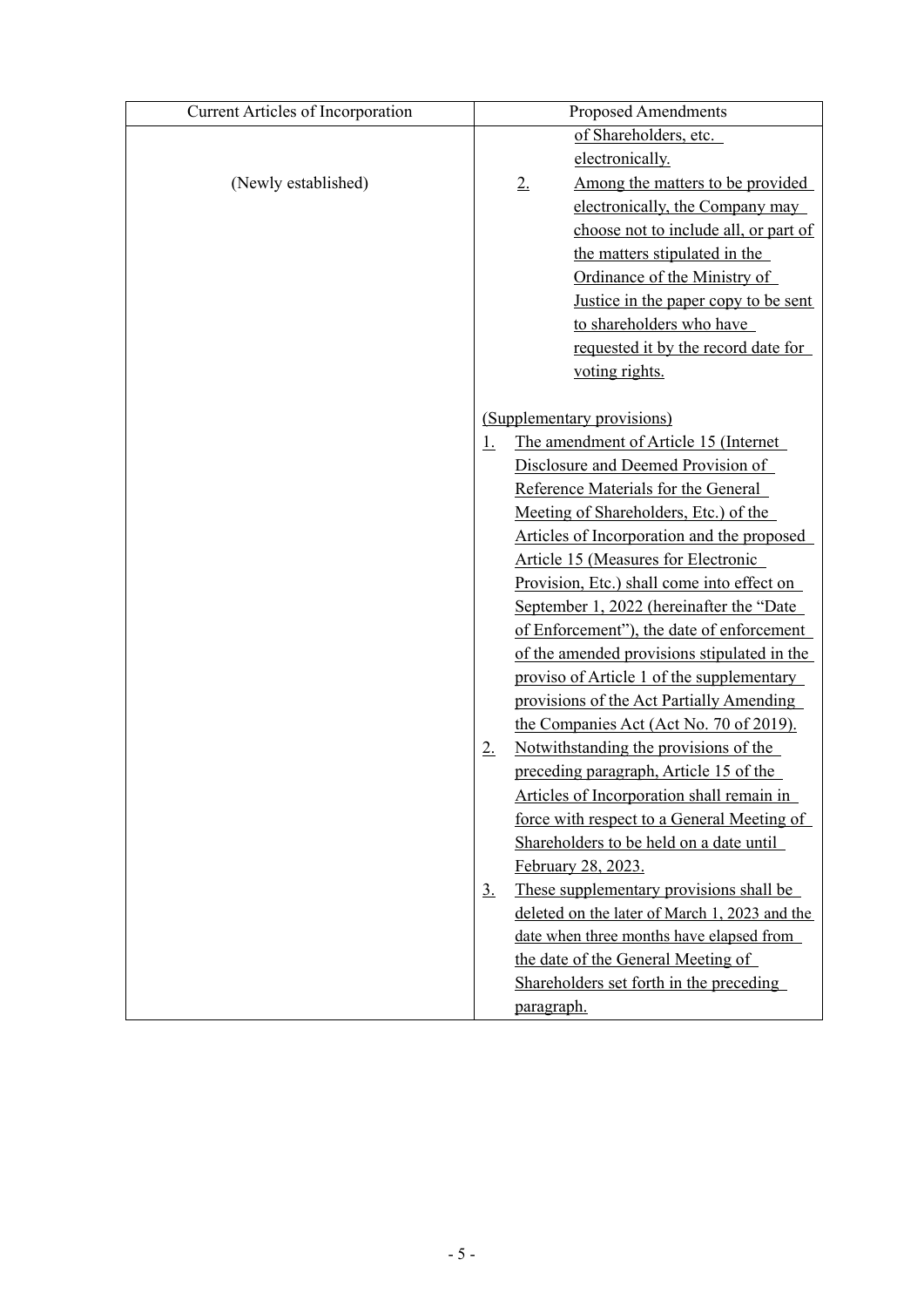## **Proposal 3:** Election of Eleven (11) Directors

The terms of office of all twelve (12) Directors will expire at the close of this General Meeting of Shareholders. Accordingly, the Company proposes the election of eleven (11) Directors.

The candidates for Director are as follows: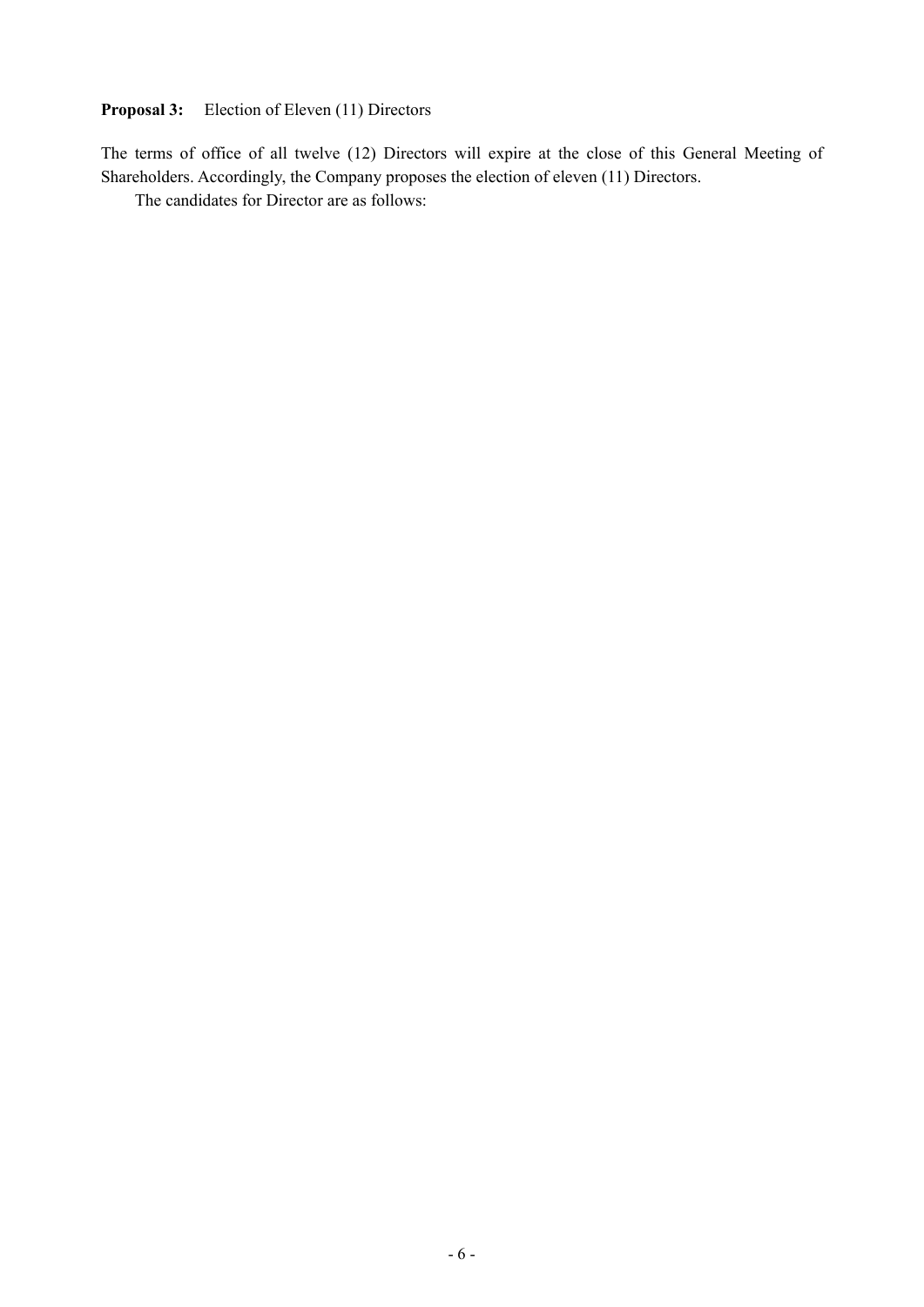| No.    | Name                            |                 | Current positions and responsibilities at the Company                                                            |
|--------|---------------------------------|-----------------|------------------------------------------------------------------------------------------------------------------|
| 1      | Makoto Inoue<br>[Reappointment] |                 | President and Representative Director                                                                            |
|        |                                 |                 | Vice-President and Representative Director                                                                       |
|        | Ken Sakai                       |                 | <b>Business Division Supervisor</b>                                                                              |
| 2      |                                 | [Reappointment] | Control over Tuna Business Segment and Logistics                                                                 |
|        |                                 |                 | <b>Business Segment</b>                                                                                          |
|        |                                 |                 | In charge of Tuna Business Dept.                                                                                 |
|        |                                 |                 | Senior Managing Director                                                                                         |
|        |                                 |                 | Control over Marine Products Purchasing Business                                                                 |
| 3      | Shigeru Kondo                   | [Reappointment] | Segment                                                                                                          |
|        |                                 |                 | In charge of Marine Products Business Dept. 1, 2, 3,                                                             |
|        |                                 |                 | Overseas Business Dept. and Sales Administration Dept.                                                           |
|        |                                 |                 | Managing Director<br>Management Division Supervisor                                                              |
| 4      | Shuichi Kiyama                  | [Reappointment] | In charge of Compliance, Business Management Dept.,                                                              |
|        |                                 |                 | General Affairs Dept., Human Resources Dept. and                                                                 |
|        |                                 |                 | Quality Assurance Dept.                                                                                          |
|        |                                 |                 | Director                                                                                                         |
| 5      | Hitoshi Higaki                  | [Reappointment] | General Manager of Business Management Dept.                                                                     |
|        |                                 |                 | Director                                                                                                         |
|        |                                 |                 | In charge of Processed Food Business Dept., Foodservice                                                          |
| 6      | Yutaka Tanaka                   | [Reappointment] | Business Division Foodservice Business Dept. 1 and                                                               |
|        |                                 |                 | <b>Logistics Division</b>                                                                                        |
|        |                                 |                 | General Manager of Foodservice Business Division,                                                                |
|        |                                 |                 | Foodservice Business Dept. 1 and Logistics Division                                                              |
|        |                                 |                 | Director                                                                                                         |
|        |                                 | [Reappointment] | Control over Foods Business Segment                                                                              |
|        |                                 |                 | In charge of Foodservice Business Division Foodservice                                                           |
| $\tau$ | Keizo Yamaguchi                 |                 | Business Dept. 2, Retail and Consumer Business Division<br>Retail and Consumer Business Dept. 1, 2, Research and |
|        |                                 |                 | Development Division Research and Development Dept.                                                              |
|        |                                 |                 | and Laboratory                                                                                                   |
|        |                                 |                 | General Manager of Retail and Consumer Business                                                                  |
|        |                                 |                 | Division and Retail and Consumer Business Dept. 2                                                                |
|        |                                 | [Reappointment] |                                                                                                                  |
| 8      | Masayo Miura                    | [External]      | <b>External Director</b>                                                                                         |
|        |                                 | [Independent]   |                                                                                                                  |
|        |                                 | [Reappointment] |                                                                                                                  |
| 9      | Mika Shirao                     | [External]      | <b>External Director</b>                                                                                         |
|        |                                 | [Independent]   |                                                                                                                  |
|        |                                 | [Reappointment] |                                                                                                                  |
| 10     | Katsuhiro Machida               | [External]      | <b>External Director</b>                                                                                         |
|        |                                 | [Independent]   |                                                                                                                  |
|        |                                 | [Reappointment] |                                                                                                                  |
| 11     | Eiji Yamada                     | [External]      | <b>External Director</b>                                                                                         |
|        |                                 | [Independent]   |                                                                                                                  |

New appointment: Candidate for new appointment as Director Reappointment: Candidate for reappointment as Director External: Candidate for appointment as External Director Independent: Candidate for appointment as an independent officer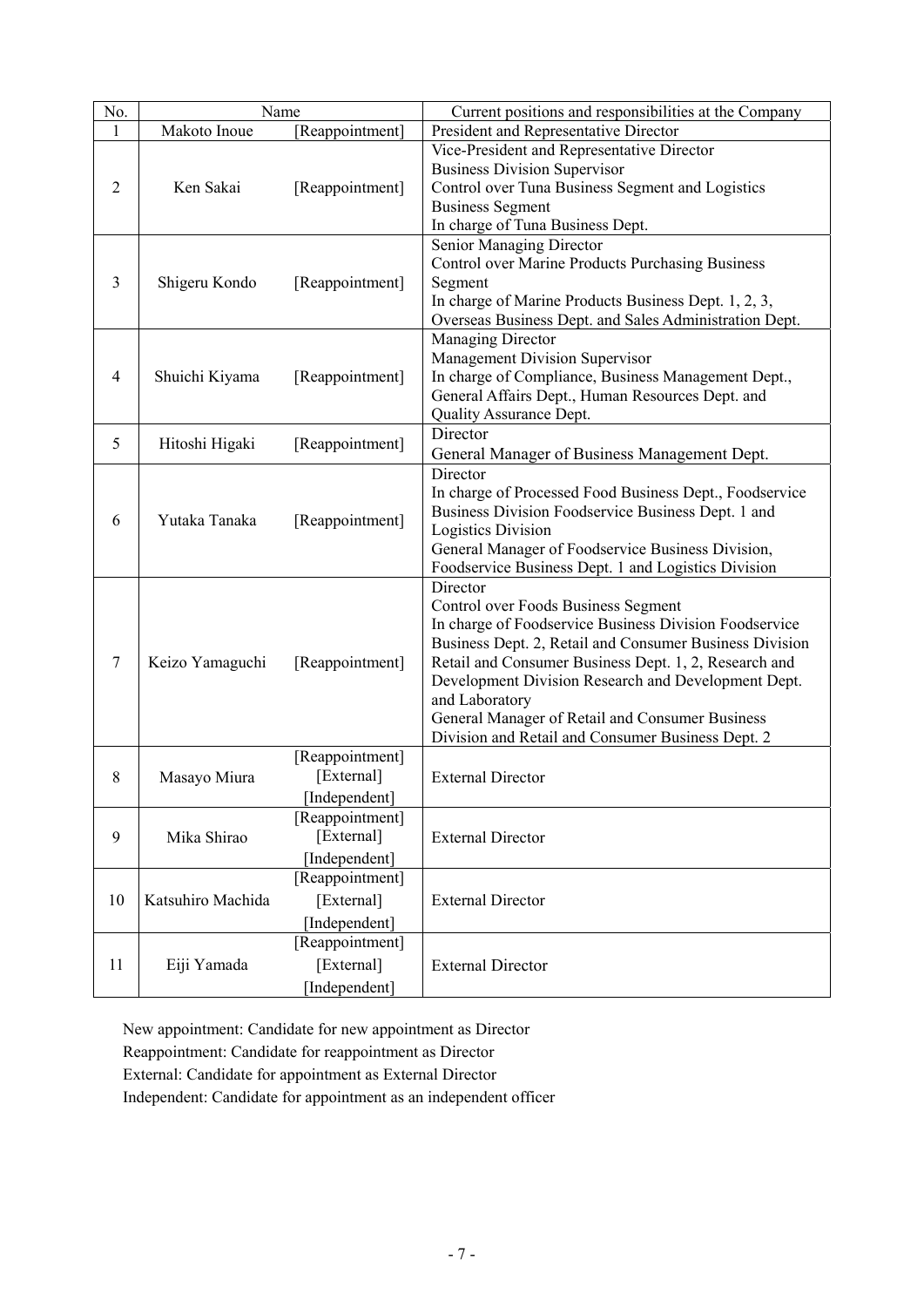|                | Name                                                                                                                                                                                                                                                                                                                                                                                                                                                                                                                                                                                                                        |            | Career summary, positions, responsibilities,                                                                                                                                                                                                                                                                                                                                                                                                                                                                                                                                                                                                                     | Number of     |  |
|----------------|-----------------------------------------------------------------------------------------------------------------------------------------------------------------------------------------------------------------------------------------------------------------------------------------------------------------------------------------------------------------------------------------------------------------------------------------------------------------------------------------------------------------------------------------------------------------------------------------------------------------------------|------------|------------------------------------------------------------------------------------------------------------------------------------------------------------------------------------------------------------------------------------------------------------------------------------------------------------------------------------------------------------------------------------------------------------------------------------------------------------------------------------------------------------------------------------------------------------------------------------------------------------------------------------------------------------------|---------------|--|
| No.            | (Date of birth)                                                                                                                                                                                                                                                                                                                                                                                                                                                                                                                                                                                                             |            | and significant concurrent positions                                                                                                                                                                                                                                                                                                                                                                                                                                                                                                                                                                                                                             | shares of the |  |
|                |                                                                                                                                                                                                                                                                                                                                                                                                                                                                                                                                                                                                                             | April 1980 | Joined the Company                                                                                                                                                                                                                                                                                                                                                                                                                                                                                                                                                                                                                                               | Company held  |  |
|                |                                                                                                                                                                                                                                                                                                                                                                                                                                                                                                                                                                                                                             | June 2004  | General Manager of Division 3 of Marine<br>Products                                                                                                                                                                                                                                                                                                                                                                                                                                                                                                                                                                                                              |               |  |
|                |                                                                                                                                                                                                                                                                                                                                                                                                                                                                                                                                                                                                                             | April 2005 | General Manager of Division 2 of Marine<br>Products                                                                                                                                                                                                                                                                                                                                                                                                                                                                                                                                                                                                              |               |  |
|                |                                                                                                                                                                                                                                                                                                                                                                                                                                                                                                                                                                                                                             | April 2006 | General Manager of Processed & Frozen Marine<br>Products Dept.                                                                                                                                                                                                                                                                                                                                                                                                                                                                                                                                                                                                   |               |  |
|                | Makoto Inoue                                                                                                                                                                                                                                                                                                                                                                                                                                                                                                                                                                                                                | June 2010  | General Manager of Osaka Branch                                                                                                                                                                                                                                                                                                                                                                                                                                                                                                                                                                                                                                  |               |  |
|                | (December 5, 1957)                                                                                                                                                                                                                                                                                                                                                                                                                                                                                                                                                                                                          | June 2012  | Director and General Manager of Osaka Branch                                                                                                                                                                                                                                                                                                                                                                                                                                                                                                                                                                                                                     | 6,700         |  |
|                |                                                                                                                                                                                                                                                                                                                                                                                                                                                                                                                                                                                                                             | April 2014 | Director and General Manager of Tokyo Branch                                                                                                                                                                                                                                                                                                                                                                                                                                                                                                                                                                                                                     |               |  |
|                | [Reappointment]                                                                                                                                                                                                                                                                                                                                                                                                                                                                                                                                                                                                             | April 2015 | Director and General Manager of Frozen Prepared<br>Foods Dept.                                                                                                                                                                                                                                                                                                                                                                                                                                                                                                                                                                                                   |               |  |
| 1              |                                                                                                                                                                                                                                                                                                                                                                                                                                                                                                                                                                                                                             | June 2015  | Managing Director and General Manager of<br>Frozen Prepared Foods Dept.                                                                                                                                                                                                                                                                                                                                                                                                                                                                                                                                                                                          |               |  |
|                |                                                                                                                                                                                                                                                                                                                                                                                                                                                                                                                                                                                                                             | April 2016 | Managing Director                                                                                                                                                                                                                                                                                                                                                                                                                                                                                                                                                                                                                                                |               |  |
|                |                                                                                                                                                                                                                                                                                                                                                                                                                                                                                                                                                                                                                             | June 2017  | Senior Managing Director                                                                                                                                                                                                                                                                                                                                                                                                                                                                                                                                                                                                                                         |               |  |
|                |                                                                                                                                                                                                                                                                                                                                                                                                                                                                                                                                                                                                                             | June 2018  | President and Representative Director (current<br>position)                                                                                                                                                                                                                                                                                                                                                                                                                                                                                                                                                                                                      |               |  |
|                | [Reason for nomination as candidate for Director]                                                                                                                                                                                                                                                                                                                                                                                                                                                                                                                                                                           |            |                                                                                                                                                                                                                                                                                                                                                                                                                                                                                                                                                                                                                                                                  |               |  |
|                | management.                                                                                                                                                                                                                                                                                                                                                                                                                                                                                                                                                                                                                 |            | Since joining the Company, Mr. Makoto Inoue has engaged primarily in work related to marine products<br>purchasing and foods. After serving as General Manager of Processed & Frozen Marine Products Dept., General<br>Manager of branches, General Manager of Frozen Prepared Foods Dept., Managing Director, and Senior<br>Managing Director, Mr. Inoue became President and Representative Director in 2018. The Company has again<br>nominated him as a candidate for Director as he has abundant experience of working in the Company, as well as<br>expertise relating to the marine products purchasing and foods businesses and all aspects of corporate |               |  |
|                |                                                                                                                                                                                                                                                                                                                                                                                                                                                                                                                                                                                                                             | April 1978 | Joined the Company                                                                                                                                                                                                                                                                                                                                                                                                                                                                                                                                                                                                                                               |               |  |
|                |                                                                                                                                                                                                                                                                                                                                                                                                                                                                                                                                                                                                                             | April 2006 | Deputy General Manager of Osaka Branch                                                                                                                                                                                                                                                                                                                                                                                                                                                                                                                                                                                                                           |               |  |
|                |                                                                                                                                                                                                                                                                                                                                                                                                                                                                                                                                                                                                                             | June 2009  | General Manager of Processed Marine Products                                                                                                                                                                                                                                                                                                                                                                                                                                                                                                                                                                                                                     |               |  |
|                | Ken Sakai                                                                                                                                                                                                                                                                                                                                                                                                                                                                                                                                                                                                                   | June 2014  | Dept. 2<br>Director and General Manager of Processed                                                                                                                                                                                                                                                                                                                                                                                                                                                                                                                                                                                                             |               |  |
|                | (October 21, 1954)                                                                                                                                                                                                                                                                                                                                                                                                                                                                                                                                                                                                          |            | Marine Products Dept. 2                                                                                                                                                                                                                                                                                                                                                                                                                                                                                                                                                                                                                                          | 6,000         |  |
|                |                                                                                                                                                                                                                                                                                                                                                                                                                                                                                                                                                                                                                             | June 2016  | Managing Director                                                                                                                                                                                                                                                                                                                                                                                                                                                                                                                                                                                                                                                |               |  |
|                | [Reappointment]                                                                                                                                                                                                                                                                                                                                                                                                                                                                                                                                                                                                             | June 2017  | Senior Managing Director                                                                                                                                                                                                                                                                                                                                                                                                                                                                                                                                                                                                                                         |               |  |
| $\overline{2}$ |                                                                                                                                                                                                                                                                                                                                                                                                                                                                                                                                                                                                                             | June 2020  | Senior Managing Director and Representative<br>Director                                                                                                                                                                                                                                                                                                                                                                                                                                                                                                                                                                                                          |               |  |
|                |                                                                                                                                                                                                                                                                                                                                                                                                                                                                                                                                                                                                                             | June 2021  | Vice-President and Representative Director<br>(current position)                                                                                                                                                                                                                                                                                                                                                                                                                                                                                                                                                                                                 |               |  |
|                | [Reason for nomination as candidate for Director]                                                                                                                                                                                                                                                                                                                                                                                                                                                                                                                                                                           |            |                                                                                                                                                                                                                                                                                                                                                                                                                                                                                                                                                                                                                                                                  |               |  |
|                | Since joining the Company, Mr. Ken Sakai has engaged primarily in work related to marine products purchasing.<br>After serving as General Manager of Processed Marine Products Dept. 2, Managing Director, Senior Managing<br>Director, and Senior Managing Director and Representative Director, Mr. Sakai became Vice-President and<br>Representative Director in 2021. The Company has again nominated him as a candidate for Director as he has<br>abundant experience of working in the Company, as well as expertise relating to the marine products purchasing<br>business, and all aspects of corporate management. |            |                                                                                                                                                                                                                                                                                                                                                                                                                                                                                                                                                                                                                                                                  |               |  |
|                |                                                                                                                                                                                                                                                                                                                                                                                                                                                                                                                                                                                                                             |            |                                                                                                                                                                                                                                                                                                                                                                                                                                                                                                                                                                                                                                                                  |               |  |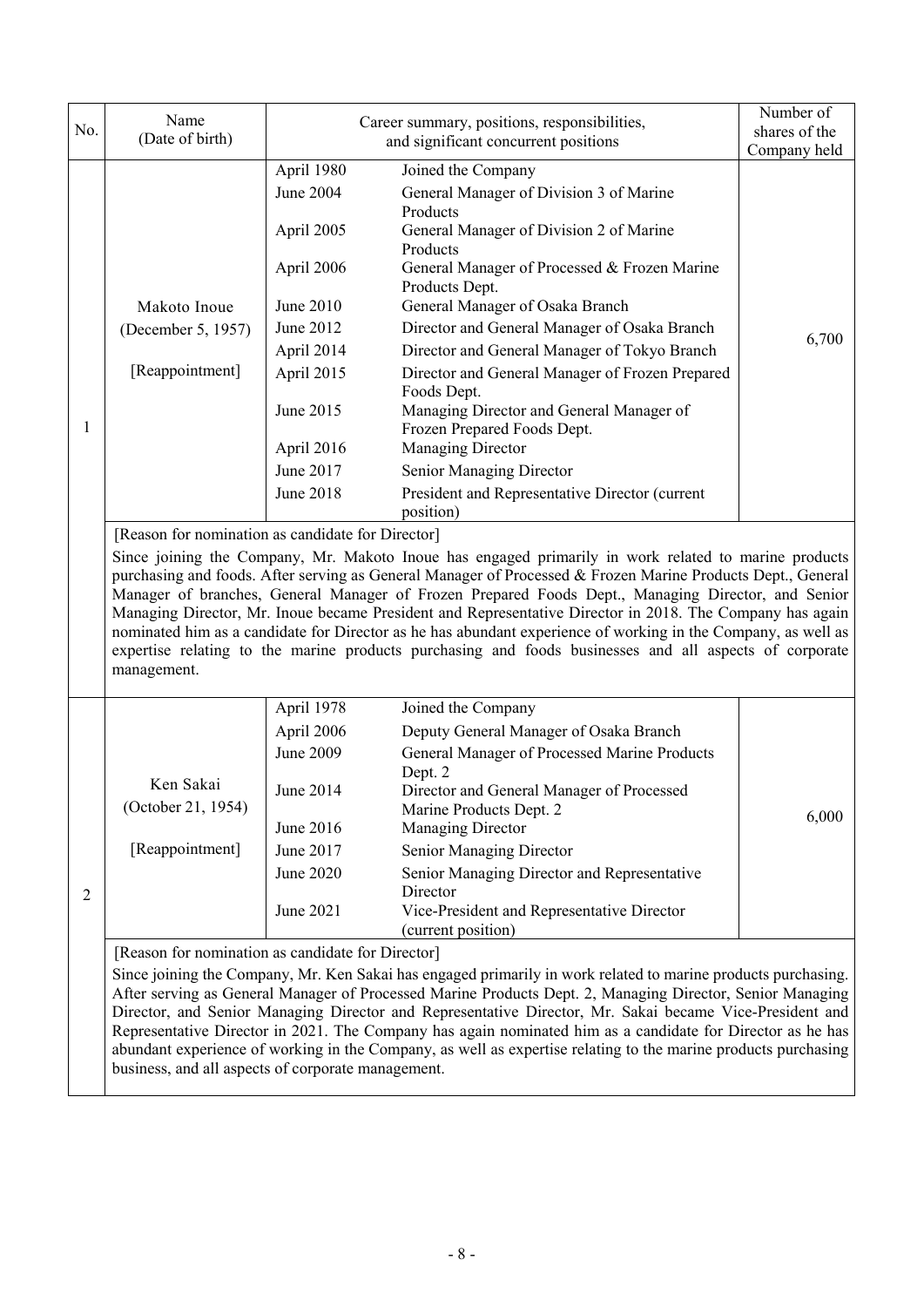| No.            | Name<br>(Date of birth)                                                                                                                                                                                                                                                                                                                                                                                                                                                                                                                                                                 |            | Career summary, positions, responsibilities,<br>and significant concurrent positions | Number of<br>shares of the<br>Company held |  |  |
|----------------|-----------------------------------------------------------------------------------------------------------------------------------------------------------------------------------------------------------------------------------------------------------------------------------------------------------------------------------------------------------------------------------------------------------------------------------------------------------------------------------------------------------------------------------------------------------------------------------------|------------|--------------------------------------------------------------------------------------|--------------------------------------------|--|--|
|                |                                                                                                                                                                                                                                                                                                                                                                                                                                                                                                                                                                                         | April 1982 | Joined the Company                                                                   |                                            |  |  |
|                |                                                                                                                                                                                                                                                                                                                                                                                                                                                                                                                                                                                         | June 2011  | General Manager of Overseas Business Dept.                                           |                                            |  |  |
|                |                                                                                                                                                                                                                                                                                                                                                                                                                                                                                                                                                                                         | June 2015  | General Manager of Processed Marine Products<br>Dept. 3                              |                                            |  |  |
|                | Shigeru Kondo<br>(December 8, 1958)                                                                                                                                                                                                                                                                                                                                                                                                                                                                                                                                                     | June 2017  | Director and General Manager of Processed                                            |                                            |  |  |
|                |                                                                                                                                                                                                                                                                                                                                                                                                                                                                                                                                                                                         | June 2019  | Marine Products Dept. 3<br>Managing Director and General Manager of                  | 3,000                                      |  |  |
|                | [Reappointment]                                                                                                                                                                                                                                                                                                                                                                                                                                                                                                                                                                         |            | Processed Marine Products Dept. 3                                                    |                                            |  |  |
|                |                                                                                                                                                                                                                                                                                                                                                                                                                                                                                                                                                                                         | June 2020  | Managing Director and General Manager of                                             |                                            |  |  |
| 3              |                                                                                                                                                                                                                                                                                                                                                                                                                                                                                                                                                                                         |            | Processed Marine Products Dept. 2                                                    |                                            |  |  |
|                |                                                                                                                                                                                                                                                                                                                                                                                                                                                                                                                                                                                         | March 2021 | Managing Director                                                                    |                                            |  |  |
|                |                                                                                                                                                                                                                                                                                                                                                                                                                                                                                                                                                                                         | June 2021  | Senior Managing Director (current position)                                          |                                            |  |  |
|                | [Reason for nomination as candidate for Director]                                                                                                                                                                                                                                                                                                                                                                                                                                                                                                                                       |            |                                                                                      |                                            |  |  |
|                | Since joining the Company, Mr. Shigeru Kondo has engaged primarily in work related to overseas assignment<br>and marine products purchasing. After serving as General Manager of Overseas Business Dept., General Manager<br>of Processed Marine Products Dept. 3, and Managing Director, Mr. Kondo became Senior Managing Director in<br>2021. The Company has again nominated him as a candidate for Director as he has abundant experience of<br>working in the Company, as well as expertise relating to global business management and the marine products<br>purchasing business. |            |                                                                                      |                                            |  |  |
|                | Shuichi Kiyama                                                                                                                                                                                                                                                                                                                                                                                                                                                                                                                                                                          | April 1983 | Joined the Company                                                                   |                                            |  |  |
|                | (August 30, 1959)                                                                                                                                                                                                                                                                                                                                                                                                                                                                                                                                                                       | April 2013 | General Manager of Planning Dept.                                                    | 3,300                                      |  |  |
|                |                                                                                                                                                                                                                                                                                                                                                                                                                                                                                                                                                                                         | June 2017  | Director and General Manager of Planning Dept.                                       |                                            |  |  |
|                | [Reappointment]                                                                                                                                                                                                                                                                                                                                                                                                                                                                                                                                                                         | June 2020  | Managing Director (current position)                                                 |                                            |  |  |
| $\overline{4}$ | [Reason for nomination as candidate for Director]                                                                                                                                                                                                                                                                                                                                                                                                                                                                                                                                       |            |                                                                                      |                                            |  |  |
|                | Since joining the Company, Mr. Shuichi Kiyama has engaged primarily in work related to planning and<br>accounting. After serving as General Manager of Planning Dept., Mr. Kiyama became Managing Director in 2020.<br>The Company has again nominated him as a candidate for Director as he has abundant experience of working in<br>the Company, as well as expertise relating to planning and accounting.                                                                                                                                                                            |            |                                                                                      |                                            |  |  |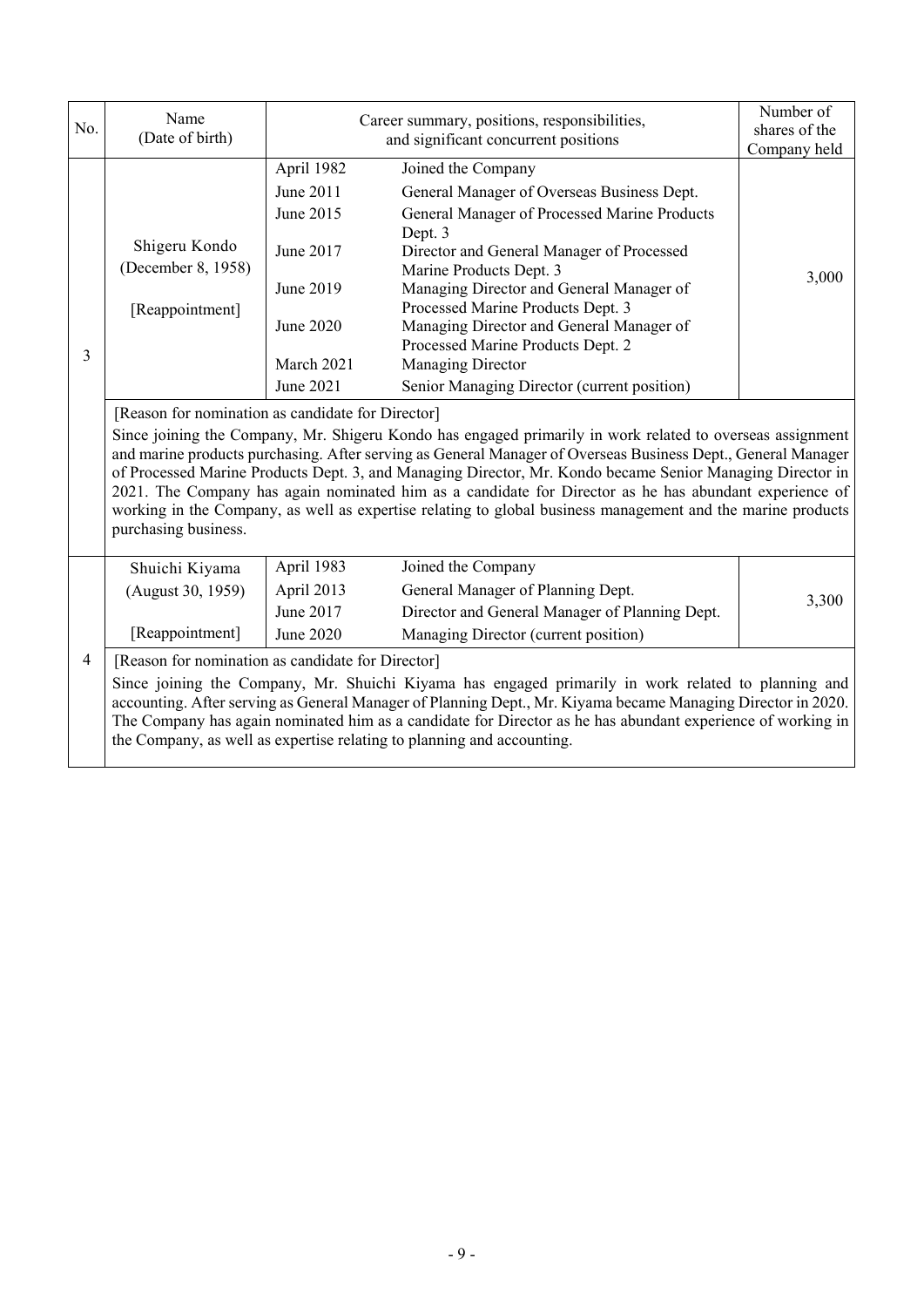| No. | Name<br>(Date of birth)                                                                                                                                                                                                                                                                                                                                                                                                                                                                                                                                                       |                                                                           | Career summary, positions, responsibilities,<br>and significant concurrent positions                                                                                                                                                                                                                                                                                                                                                       | Number of<br>shares of the<br>Company held |  |
|-----|-------------------------------------------------------------------------------------------------------------------------------------------------------------------------------------------------------------------------------------------------------------------------------------------------------------------------------------------------------------------------------------------------------------------------------------------------------------------------------------------------------------------------------------------------------------------------------|---------------------------------------------------------------------------|--------------------------------------------------------------------------------------------------------------------------------------------------------------------------------------------------------------------------------------------------------------------------------------------------------------------------------------------------------------------------------------------------------------------------------------------|--------------------------------------------|--|
| 5   | Hitoshi Higaki<br>(August 17, 1962)<br>[Reappointment]                                                                                                                                                                                                                                                                                                                                                                                                                                                                                                                        | April 1986<br>June 2017<br>June 2020<br>April 2021                        | Joined the Company<br>General Manager of Finance & Accounting Dept.<br>Director and General Manager of Finance &<br>Accounting Dept.<br>Director and General Manager of Business<br>Management Dept. (current position)                                                                                                                                                                                                                    | 600                                        |  |
|     | [Reason for nomination as candidate for Director]<br>to accounting.                                                                                                                                                                                                                                                                                                                                                                                                                                                                                                           |                                                                           | Since joining the Company, Mr. Hitoshi Higaki has engaged primarily in work related to IT systems and<br>accounting, serving as General Manager of Finance & Accounting Dept. and General Manager of Business<br>Management Dept. The Company has again nominated him as a candidate for Director as he has abundant<br>experience of working in the Company, as well as outstanding insight relating to IT systems and expertise relating |                                            |  |
| 6   | Yutaka Tanaka<br>(August 20, 1961)<br>[Reappointment]                                                                                                                                                                                                                                                                                                                                                                                                                                                                                                                         | April 1984<br>August 2010<br>April 2016<br><b>June 2018</b><br>April 2021 | Joined the Company<br>Deputy General Manager of Osaka Branch<br>General Manager of Frozen Prepared Foods Dept.<br>Director and General Manager of Frozen Prepared<br>Foods Dept.<br>Director, General Manager of Foodservice<br>Business Division, General Manager of<br>Foodservice Business Dept. 1, and General<br>Manager of Logistics Division (current position)                                                                     | 4,700                                      |  |
|     | [Reason for nomination as candidate for Director]<br>Since joining the Company, Mr. Yutaka Tanaka has engaged primarily in work related to foods, serving as General<br>Manager of Frozen Prepared Foods Dept., General Manager of Foodservice Business Division, General Manager<br>of Foodservice Business Dept. 1, and General Manager of Logistics Division. The Company has again nominated<br>him as a candidate for Director as he has abundant experience of working in the Company, as well as expertise<br>relating to the foods and logistics services businesses. |                                                                           |                                                                                                                                                                                                                                                                                                                                                                                                                                            |                                            |  |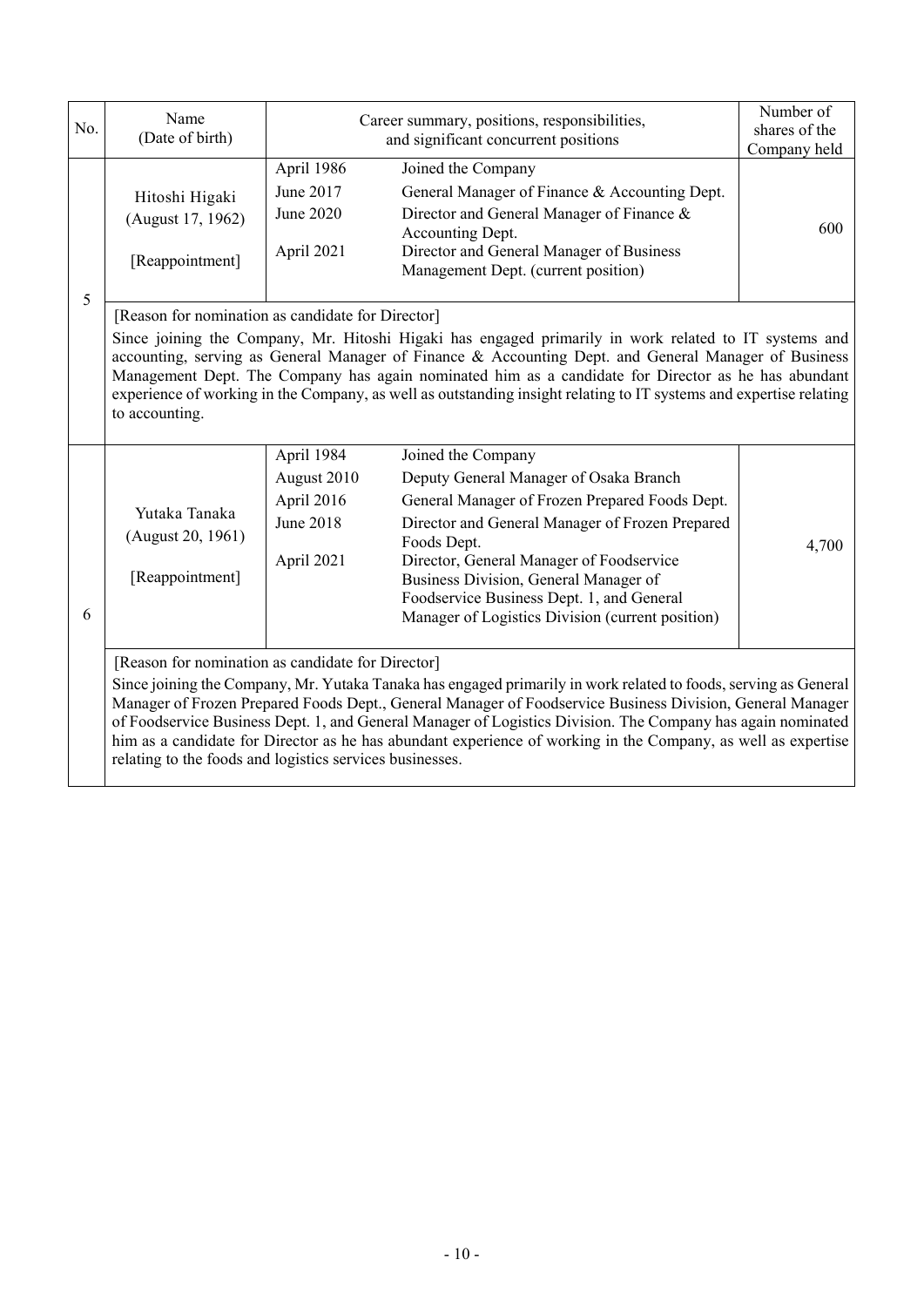| No.    | Name<br>(Date of birth)                                                                                                                                                                                                                                                                                                                                                                                                                                                                                                                                                                                                                                                                     |                                                                                                   | Career summary, positions, responsibilities,<br>and significant concurrent positions                                                                                                                                                                                                                                                                                                                   |                     |  |  |  |
|--------|---------------------------------------------------------------------------------------------------------------------------------------------------------------------------------------------------------------------------------------------------------------------------------------------------------------------------------------------------------------------------------------------------------------------------------------------------------------------------------------------------------------------------------------------------------------------------------------------------------------------------------------------------------------------------------------------|---------------------------------------------------------------------------------------------------|--------------------------------------------------------------------------------------------------------------------------------------------------------------------------------------------------------------------------------------------------------------------------------------------------------------------------------------------------------------------------------------------------------|---------------------|--|--|--|
| $\tau$ | Keizo Yamaguchi<br>(January 8, 1962)<br>[Reappointment]                                                                                                                                                                                                                                                                                                                                                                                                                                                                                                                                                                                                                                     | April 1984<br>April 2014<br>April 2016<br>March 2018<br>June 2020<br>April 2021                   | Joined the Company<br>General Manager of Quality Assurance Dept.<br>General Manager of Frozen Foods For Home Use<br>Dept.<br>General Manager of Shelf-Stable Foods Dept.<br>Director and General Manager of Shelf-Stable<br>Foods Dept.<br>Director, General Manager of Retail and<br>Consumer Business Division, and General<br>Manager of Retail and Consumer Business Dept.<br>2 (current position) | Company held<br>900 |  |  |  |
|        | [Reason for nomination as candidate for Director]<br>Since joining the Company, Mr. Keizo Yamaguchi has engaged primarily in work related to overseas assignment<br>and foods, serving as General Manager of Quality Assurance Dept., General Manager of Frozen Foods For Home<br>Use Dept., General Manager of Shelf-Stable Foods Dept., General Manager of Retail and Consumer Business<br>Division, and General Manager of Retail and Consumer Business Department 2. The Company has again<br>nominated him as a candidate for Director as he has abundant experience of working in the Company, as well as<br>expertise relating to global business management and the foods business. |                                                                                                   |                                                                                                                                                                                                                                                                                                                                                                                                        |                     |  |  |  |
| 8      | Masayo Miura<br>(May 16, 1946)<br>[Reappointment]<br>[External]<br>[Independent]                                                                                                                                                                                                                                                                                                                                                                                                                                                                                                                                                                                                            | April 1970<br>April 1995<br>April 2001<br>January 2003<br>January 2009<br>June 2015<br>April 2017 | Research Assistant at Kagawa Nutrition<br>University<br><b>Assistant Professor</b><br>Professor<br>Chair of Department of Applied Nutrition<br>Director of Student Affairs<br>Director of the Company (current position)<br>Professor Emeritus of Kagawa Nutrition<br>University (current position)                                                                                                    | 700                 |  |  |  |
|        | [Reason for nomination as candidate for External Director and overview of expected role]<br>Ms. Masayo Miura researched food and nutrition, among other subjects, at Kagawa Nutrition University. At Board<br>of Directors meetings, she offers pertinent opinions from a fair and objective standpoint, drawing on her long<br>experience and expertise as a specialist in food and nutrition. The Company has again nominated her as a candidate<br>for External Director as it expects that she will continue to provide appropriate guidance for decision-making by<br>the Board of Directors based on her long experience and expertise.                                               |                                                                                                   |                                                                                                                                                                                                                                                                                                                                                                                                        |                     |  |  |  |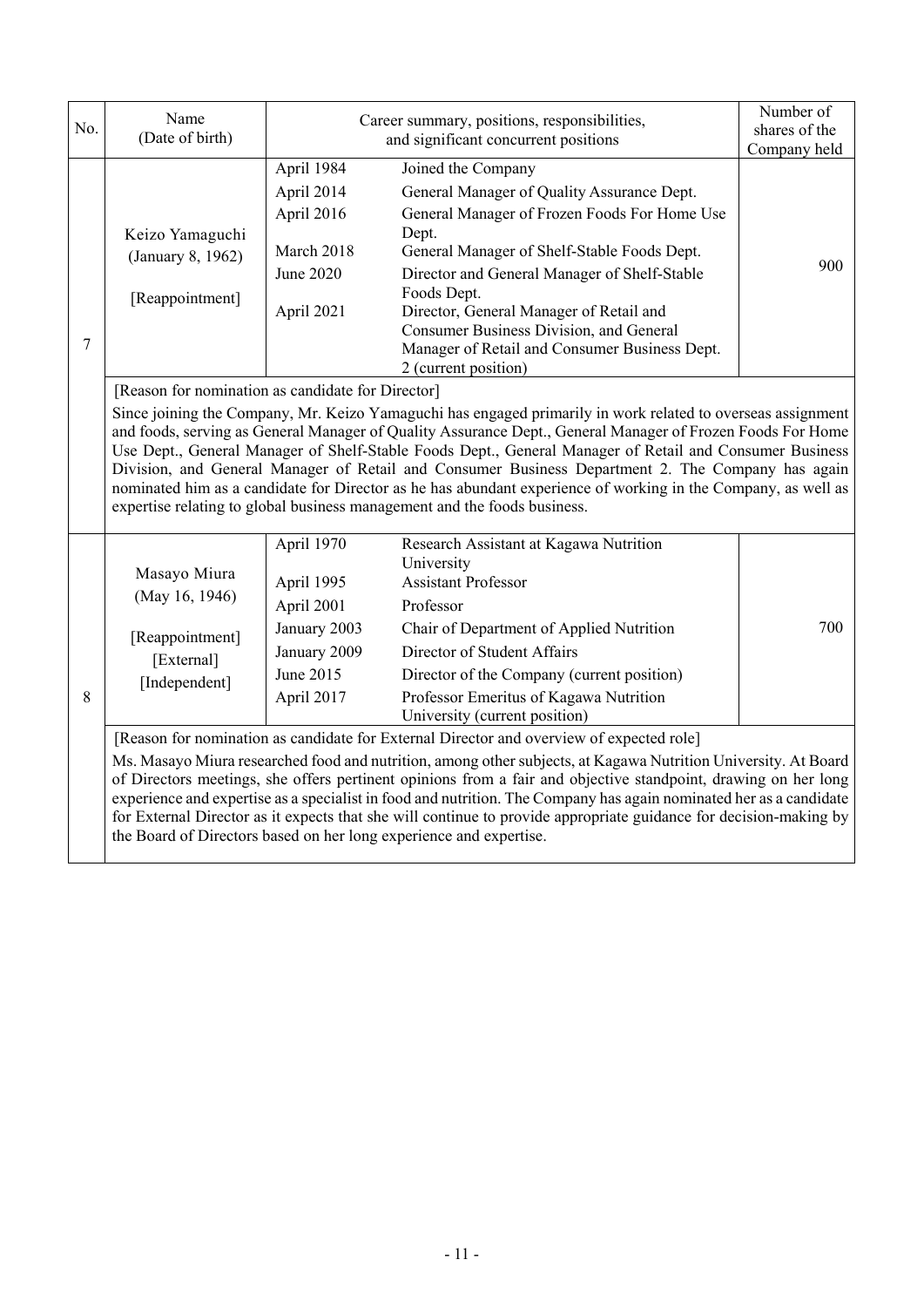| No. | Name<br>(Date of birth)                                                                                                                                                                                                                                                                                                                                                                                                                        |                  | Career summary, positions, responsibilities,<br>and significant concurrent positions                                                                                                                                                                                                                                                                                                                                                                      | Number of<br>shares of the<br>Company held |  |  |
|-----|------------------------------------------------------------------------------------------------------------------------------------------------------------------------------------------------------------------------------------------------------------------------------------------------------------------------------------------------------------------------------------------------------------------------------------------------|------------------|-----------------------------------------------------------------------------------------------------------------------------------------------------------------------------------------------------------------------------------------------------------------------------------------------------------------------------------------------------------------------------------------------------------------------------------------------------------|--------------------------------------------|--|--|
|     | Mika Shirao<br>(February 28, 1960)                                                                                                                                                                                                                                                                                                                                                                                                             | April 1994       | Special Research Fellow at the Institute of Public<br>Health (currently the National Institute of Public<br>Health)                                                                                                                                                                                                                                                                                                                                       |                                            |  |  |
|     | [Reappointment]                                                                                                                                                                                                                                                                                                                                                                                                                                | April 2002       | Assistant Professor at Jissen Women's Junior<br>College                                                                                                                                                                                                                                                                                                                                                                                                   | $\Omega$                                   |  |  |
|     | [External]                                                                                                                                                                                                                                                                                                                                                                                                                                     | April 2014       | Professor at Jissen Women's University (current                                                                                                                                                                                                                                                                                                                                                                                                           |                                            |  |  |
|     | [Independent]                                                                                                                                                                                                                                                                                                                                                                                                                                  | June 2020        | position)                                                                                                                                                                                                                                                                                                                                                                                                                                                 |                                            |  |  |
| 9   |                                                                                                                                                                                                                                                                                                                                                                                                                                                |                  | Director of the Company (current position)<br>[Reason for nomination as candidate for External Director and overview of expected role]                                                                                                                                                                                                                                                                                                                    |                                            |  |  |
|     | supervisory role.                                                                                                                                                                                                                                                                                                                                                                                                                              |                  | Ms. Mika Shirao researched food hygiene and dietary education at Jissen Women's University. At Board of<br>Directors meetings, she offers pertinent opinions from a specialist standpoint, drawing on her abundant experience<br>and advanced scholarship. The Company has again nominated her as a candidate for External Director as it expects<br>her to continue to apply her knowledge and experience to the management of the Company and perform a |                                            |  |  |
|     |                                                                                                                                                                                                                                                                                                                                                                                                                                                | April 1976       | Joined the Ministry of Agriculture, Forestry and<br>Fisheries                                                                                                                                                                                                                                                                                                                                                                                             |                                            |  |  |
|     |                                                                                                                                                                                                                                                                                                                                                                                                                                                | <b>July 2009</b> | Director-General of Fisheries Agency                                                                                                                                                                                                                                                                                                                                                                                                                      |                                            |  |  |
|     | Katsuhiro Machida<br>(November 15, 1953)                                                                                                                                                                                                                                                                                                                                                                                                       | <b>July 2010</b> | Vice-Minister of Agriculture, Forestry and<br>Fisheries                                                                                                                                                                                                                                                                                                                                                                                                   |                                            |  |  |
|     |                                                                                                                                                                                                                                                                                                                                                                                                                                                | May 2013         | Chairperson of JA Kyosai Research Institute                                                                                                                                                                                                                                                                                                                                                                                                               | $\Omega$                                   |  |  |
|     | [Reappointment]<br>[External]                                                                                                                                                                                                                                                                                                                                                                                                                  | March 2016       | Vice-Chairperson of Japan Racing Association<br>(JRA)                                                                                                                                                                                                                                                                                                                                                                                                     |                                            |  |  |
| 10  | [Independent]                                                                                                                                                                                                                                                                                                                                                                                                                                  | March 2020       | Chairperson Director of JRA Facilities Co. Ltd.                                                                                                                                                                                                                                                                                                                                                                                                           |                                            |  |  |
|     |                                                                                                                                                                                                                                                                                                                                                                                                                                                | June 2021        | Director of the Company (current position)                                                                                                                                                                                                                                                                                                                                                                                                                |                                            |  |  |
|     |                                                                                                                                                                                                                                                                                                                                                                                                                                                | April 2022       | Advisor of JRA Facilities Co. Ltd. (current<br>position)                                                                                                                                                                                                                                                                                                                                                                                                  |                                            |  |  |
|     |                                                                                                                                                                                                                                                                                                                                                                                                                                                |                  | [Reason for nomination as candidate for External Director and overview of expected role]                                                                                                                                                                                                                                                                                                                                                                  |                                            |  |  |
|     | Mr. Katsuhiro Machida worked for many years in key positions at the Ministry of Agriculture, Forestry and<br>Fisheries and has abundant knowledge and experience accumulated at a research institute. The Company has<br>nominated him as a candidate for External Director as it expects him to provide advice and guidance from a<br>specialist standpoint, and to supervise business execution appropriately from an impartial perspective. |                  |                                                                                                                                                                                                                                                                                                                                                                                                                                                           |                                            |  |  |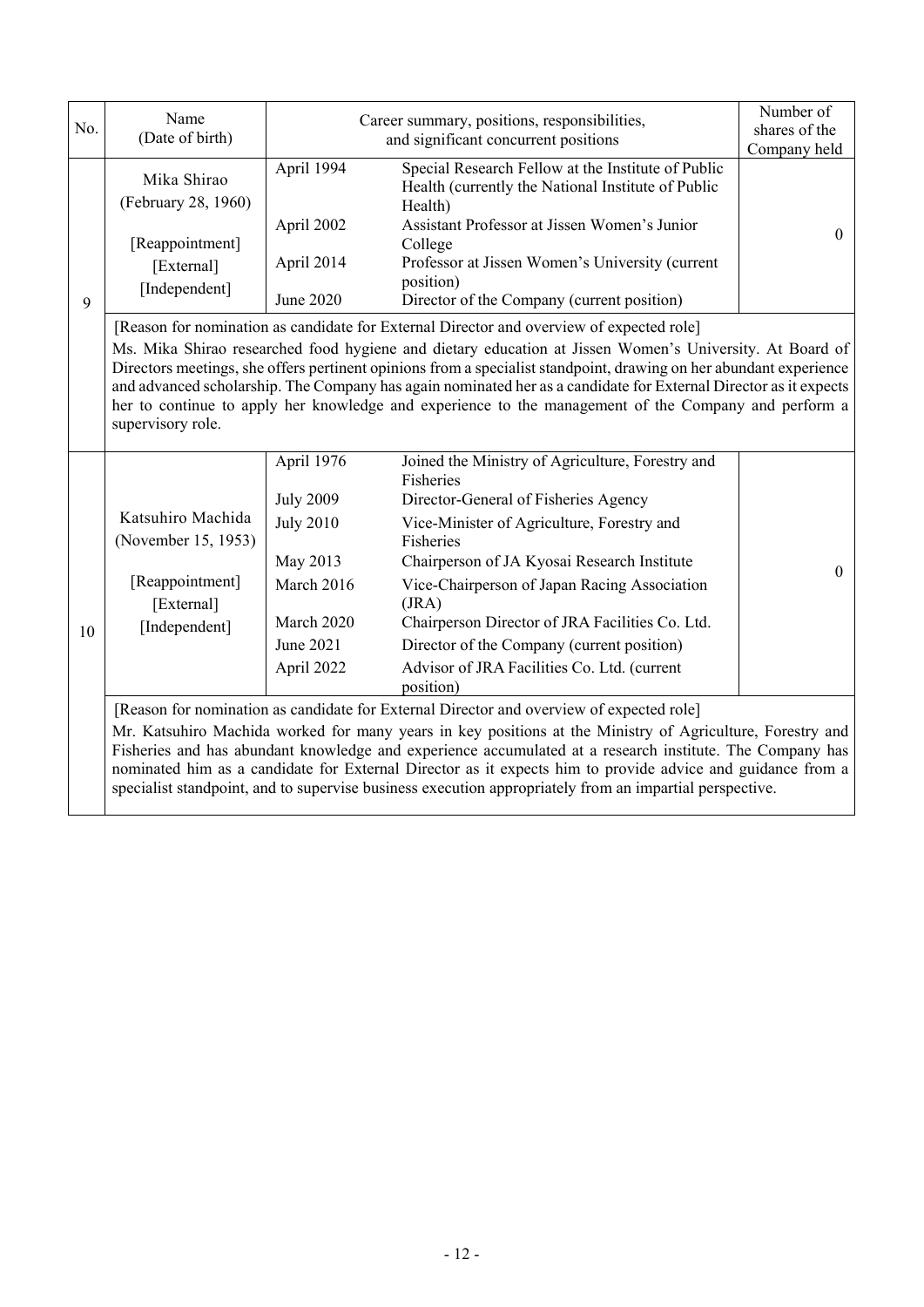| No. | Name<br>(Date of birth)                                                          |                                                                                                                                 | Career summary, positions, responsibilities,<br>and significant concurrent positions                                                                                                                                                                                                                                                                                                                                                                                                                                                                                                                                                                                                                                                                                                                                                                                                                       | Number of<br>shares of the<br>Company held |
|-----|----------------------------------------------------------------------------------|---------------------------------------------------------------------------------------------------------------------------------|------------------------------------------------------------------------------------------------------------------------------------------------------------------------------------------------------------------------------------------------------------------------------------------------------------------------------------------------------------------------------------------------------------------------------------------------------------------------------------------------------------------------------------------------------------------------------------------------------------------------------------------------------------------------------------------------------------------------------------------------------------------------------------------------------------------------------------------------------------------------------------------------------------|--------------------------------------------|
| 11  | Eiji Yamada<br>(July 18, 1955)<br>[Reappointment]<br>[External]<br>[Independent] | April 1978<br>June 2001<br>April 2002<br>May 2004<br>June 2005<br>June 2011<br>June 2012<br>June 2015<br>June 2017<br>June 2021 | Joined Nippon Telegraph and Telephone Public<br>Corporation (currently Nippon Telegraph and<br>Telephone Corporation)<br>General Manager of Financial Business Planning<br>Division in the Financial Systems Business Unit at<br>NTT DATA Corporation<br>General Manager of Payment Business Department<br>in the Business Development Business Unit<br>Deputy General Manager of Payment Solutions<br><b>Business Unit</b><br>Senior Vice President<br>Director and Executive Vice President<br>Representative Director and Senior Executive Vice<br>President<br>Advisor of NTT Data Corporation<br>Representative Director and President of Japan<br>Information Processing Service Co., Ltd.<br>External Director of The Chiba Kogyo Bank, Ltd.<br>(current position)<br>Director of the Company (current position)<br>Advisor of Japan Information Processing Service<br>Co., Ltd. (current position) | $\mathbf{0}$                               |
|     |                                                                                  |                                                                                                                                 | [Reason for nomination as candidate for External Director and overview of expected role]                                                                                                                                                                                                                                                                                                                                                                                                                                                                                                                                                                                                                                                                                                                                                                                                                   |                                            |

Mr. Eiji Yamada has served as Representative Director and President of Japan Information Processing Service Co., Ltd. over many years and has broad-based insight as a business executive with experience and a record of achievement in systems development. The Company has nominated him as a candidate for External Director as it expects him to supervise the running of the Company and to contribute to bolstering its corporate governance by providing advice on all aspects of the Company's management.

Notes: 1. No special interests exist between any of the candidates and the Company.

- 2. Internal responsibilities of candidates who are currently Directors of the Company are as detailed in "4. (1) Directors and Supervisory Board Members" on page 32 of the Business Report section of this notice. (Japanese version only.)
- 3. Ms. Masayo Miura, Ms. Mika Shirao, Mr. Katsuhiro Machida, and Mr. Eiji Yamada are candidates for the position of External Director.
- 4. The Company has registered Ms. Masayo Miura, Ms. Mika Shirao, Mr. Katsuhiro Machida and Mr. Eiji Yamada with the Tokyo Stock Exchange as independent officers.
- 5. At the close of this General Meeting of Shareholders, Ms. Masayo Miura will have served as External Director of the Company for seven (7) years, and Ms. Mika Shirao will have served as External Director of the Company for two (2) years, and Mr. Katsuhiro Machida and Mr. Eiji Yamada will have served as External Director of the Company for one (1) year.
- 6. The Company has entered into agreements with Ms. Masayo Miura, Ms. Mika Shirao, Mr. Katsuhiro Machida and Mr. Eiji Yamada pursuant to Article 427, Paragraph 1 of the Companies Act to limit their liability as specified under Article 423, Paragraph 1 of the Act. The limit of liability under the agreements is the amount stipulated by laws and regulations. If the reappointment of these four Directors is approved, the Company plans to continue these liability limitation agreements with them.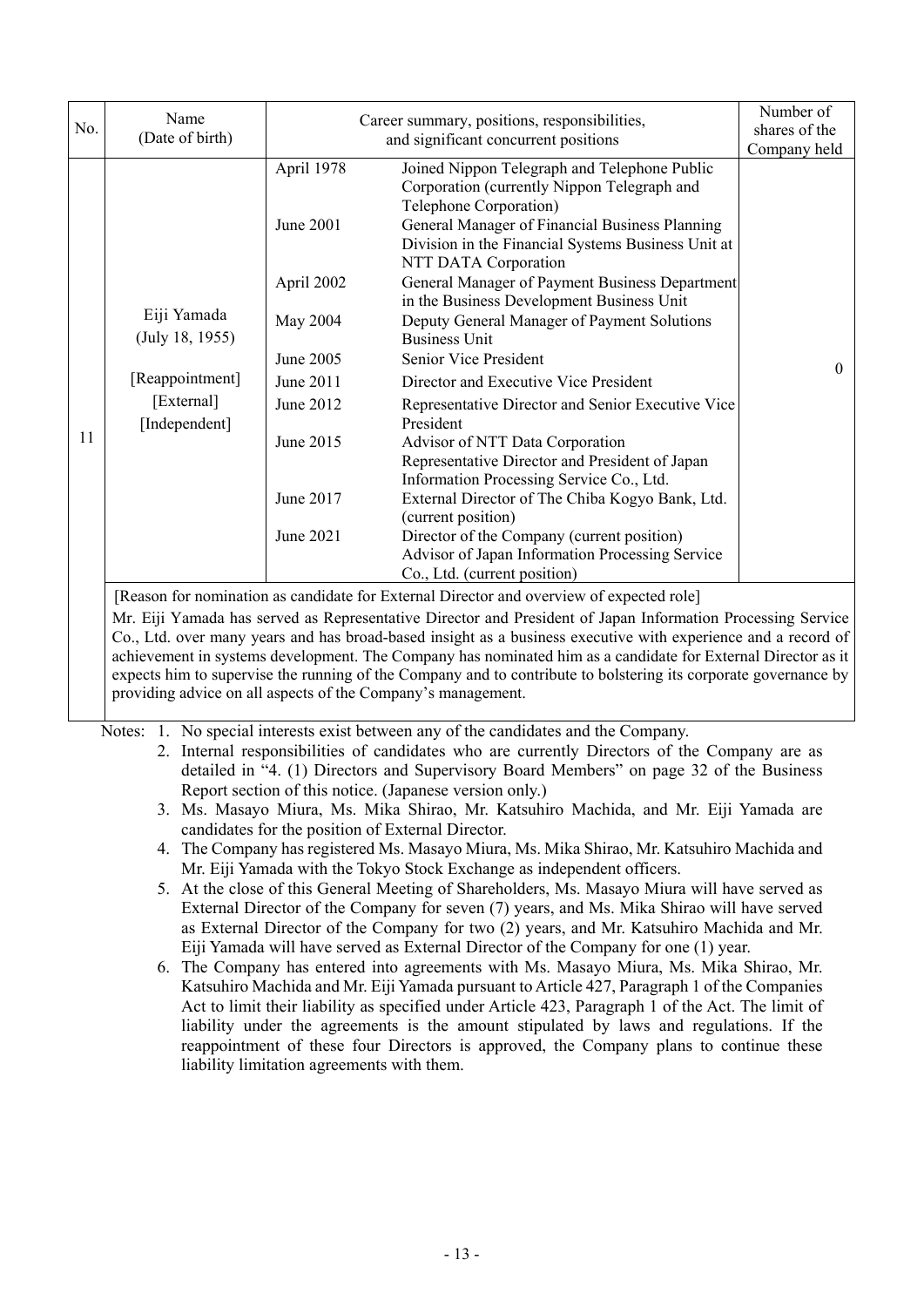Expertise and experience of candidates for position of Director (skill matrix)

 If this proposal is approved, the Company's Board of Directors will consist of members with the following skills.

|                | General<br>management | Industry insight | IT | Legal and<br>compliance | Finance and<br>accounting | Government<br>and academic<br>research | Internationality |
|----------------|-----------------------|------------------|----|-------------------------|---------------------------|----------------------------------------|------------------|
| Makoto Inoue   |                       |                  |    |                         |                           |                                        |                  |
| Ken Sakai      |                       |                  |    |                         |                           |                                        |                  |
| Shigeru Kondo  |                       |                  |    |                         |                           |                                        |                  |
| Shuichi Kiyama |                       |                  |    |                         |                           |                                        |                  |
| Hitoshi Higaki |                       |                  |    |                         |                           |                                        |                  |
| Yutaka Tanaka  |                       |                  |    |                         |                           |                                        |                  |
| Keizo          |                       |                  |    |                         |                           |                                        |                  |
| Yamaguchi      |                       |                  |    |                         |                           |                                        |                  |
| Masayo Miura   |                       |                  |    |                         |                           |                                        |                  |
| Mika Shirao    |                       |                  |    |                         |                           |                                        |                  |
| Katsuhiro      |                       |                  |    |                         |                           |                                        |                  |
| Machida        |                       |                  |    |                         |                           |                                        |                  |
| Eiji Yamada    |                       |                  |    |                         |                           |                                        |                  |

The above table shows areas where members have more specialized knowledge based on each individual's experience, etc., and does not represent their complete knowledge.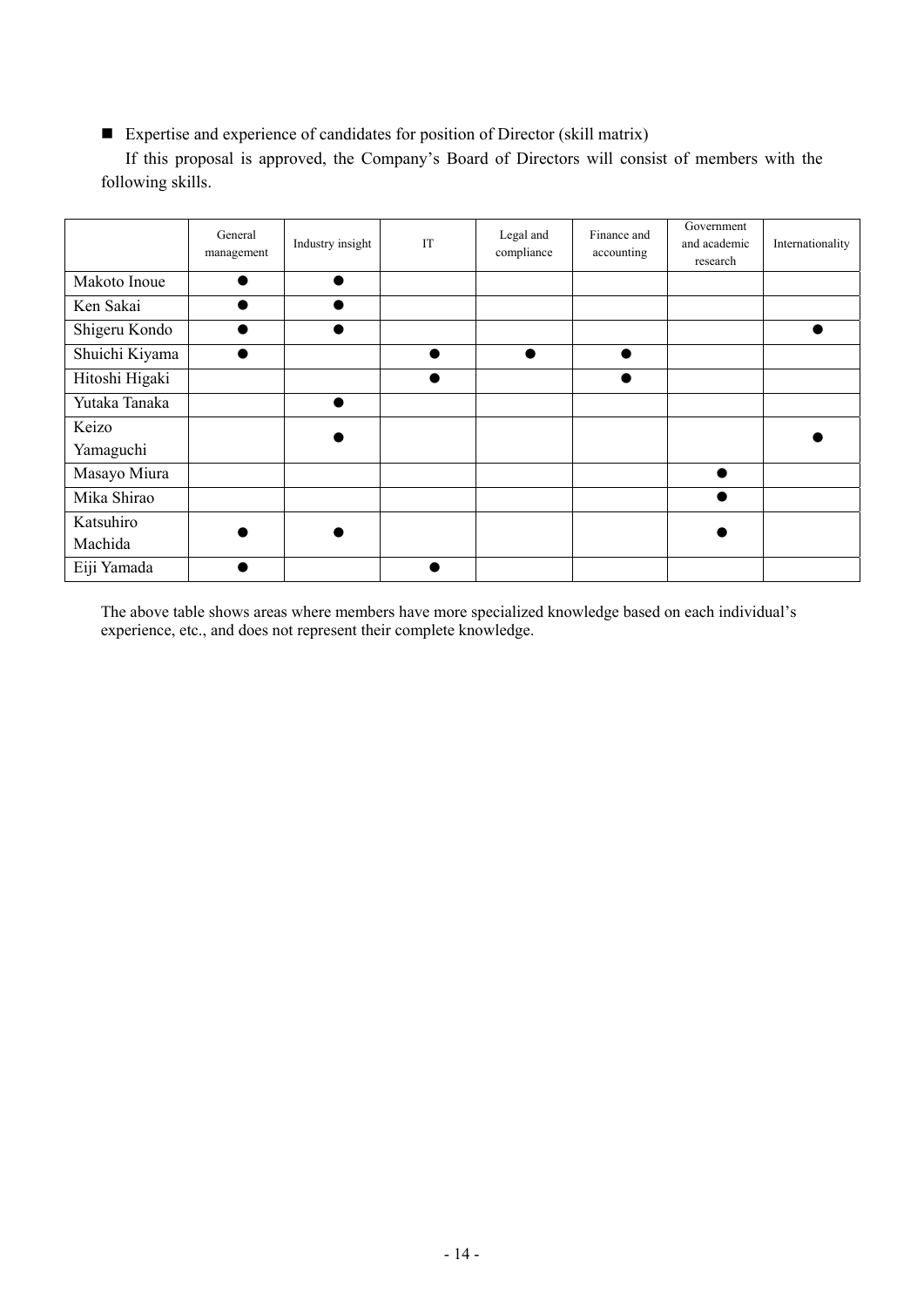# **Proposal 4:** Election of Two (2) Supervisory Board Members

The terms of office of Supervisory Board Member Yoichi Kanno and Kazuhiko Shimura will expire at the close of this General Meeting of Shareholders. Accordingly, the Company proposes the election of two (2) Supervisory Board Members.

The consent of the Board of Auditors has been obtained for the submission of this proposal. The candidates for Supervisory Board Members are as follows:

| No.            | Name<br>(Date of birth)                                                                                                                                                                                                                                                                                                                                                                                                                                                                                                                                                               |                                                                                                                                                                                                                                                                                                                                                                                                                                                         | Number of<br>shares of the<br>Company held                                                                                                      |       |  |  |  |  |  |
|----------------|---------------------------------------------------------------------------------------------------------------------------------------------------------------------------------------------------------------------------------------------------------------------------------------------------------------------------------------------------------------------------------------------------------------------------------------------------------------------------------------------------------------------------------------------------------------------------------------|---------------------------------------------------------------------------------------------------------------------------------------------------------------------------------------------------------------------------------------------------------------------------------------------------------------------------------------------------------------------------------------------------------------------------------------------------------|-------------------------------------------------------------------------------------------------------------------------------------------------|-------|--|--|--|--|--|
| 1              | Yoichi Kanno<br>(August 6, 1962)<br>[Reappointment]<br>[External]                                                                                                                                                                                                                                                                                                                                                                                                                                                                                                                     | Joined The Norinchukin Bank<br>April 1985<br>February 2005<br>General Manager of Mito Branch<br><b>July 2008</b><br>Deputy General Manager of Coordination Div.<br>June 2010<br>General Manager of Cooperative Finance &<br>700<br>Administration (Kanto Area) Div.<br>June 2012<br>General Manager of Coordination Div.<br>June 2015<br>Audit & Supervisory Board Member<br>June 2018<br>Supervisory Board Member of the Company<br>(current position) |                                                                                                                                                 |       |  |  |  |  |  |
|                | [Reason for nomination as candidate for Supervisory Board Member]<br>The Company has nominated Mr. Yoichi Kanno as a candidate for External Supervisory Board Member to ensure<br>that he will be able to utilize the specialized knowledge and experience gained through many years of operations<br>at financial institutions in the Company's audit system if appointed as Supervisory Board Member. The reason<br>why we judged that he is able to perform his duties appropriately is that we comprehensively considered that he<br>has the aforementioned practical experience. |                                                                                                                                                                                                                                                                                                                                                                                                                                                         |                                                                                                                                                 |       |  |  |  |  |  |
|                | Norio Suzuki<br>(October 27, 1957)<br>[New appointment]                                                                                                                                                                                                                                                                                                                                                                                                                                                                                                                               | April 1982<br>June 2015<br>June 2016                                                                                                                                                                                                                                                                                                                                                                                                                    | Joined the Company<br>Director of KAIYO FOODS CO., LTD.<br>President and Representative Director of KAIYO<br>FOODS CO., LTD. (current position) | 2,400 |  |  |  |  |  |
| $\overline{2}$ | [Reason for nomination as candidate for Supervisory Board Member]<br>The Company has nominated Mr. Norio Suzuki as a candidate for External Supervisory Board Member because<br>he has expertise in work related to foods that he has been engaged in since joining the Company, is familiar with<br>the actual conditions of the Company as the president of the group company, has abundant management<br>experience, and has the ability to conduct appropriate audits.                                                                                                            |                                                                                                                                                                                                                                                                                                                                                                                                                                                         |                                                                                                                                                 |       |  |  |  |  |  |

Notes: 1. No special interests exist between any of the candidates and the Company.

- 2. Mr. Yoichi Kanno is a candidate for the position of External Supervisory Board Member.
- 3. For the past ten years, Mr. Yoichi Kanno has served as an executive at The Norinchukin Bank, the main financial institution of the Company.
- 4. At the close of this General Meeting of Shareholders, Mr. Yoichi Kanno will have served as External Supervisory Board Member of the Company for four (4) years.
- 5. The Company has entered into agreements with Mr. Yoichi Kanno pursuant to Article 427, Paragraph 1 of the Companies Act to limit his liability as specified under Article 423, Paragraph 1 of the Act. The limit of liability under the agreements is the amount stipulated by laws and regulations. If the reappointment of him is approved, the Company plans to continue this liability limitation agreements with him.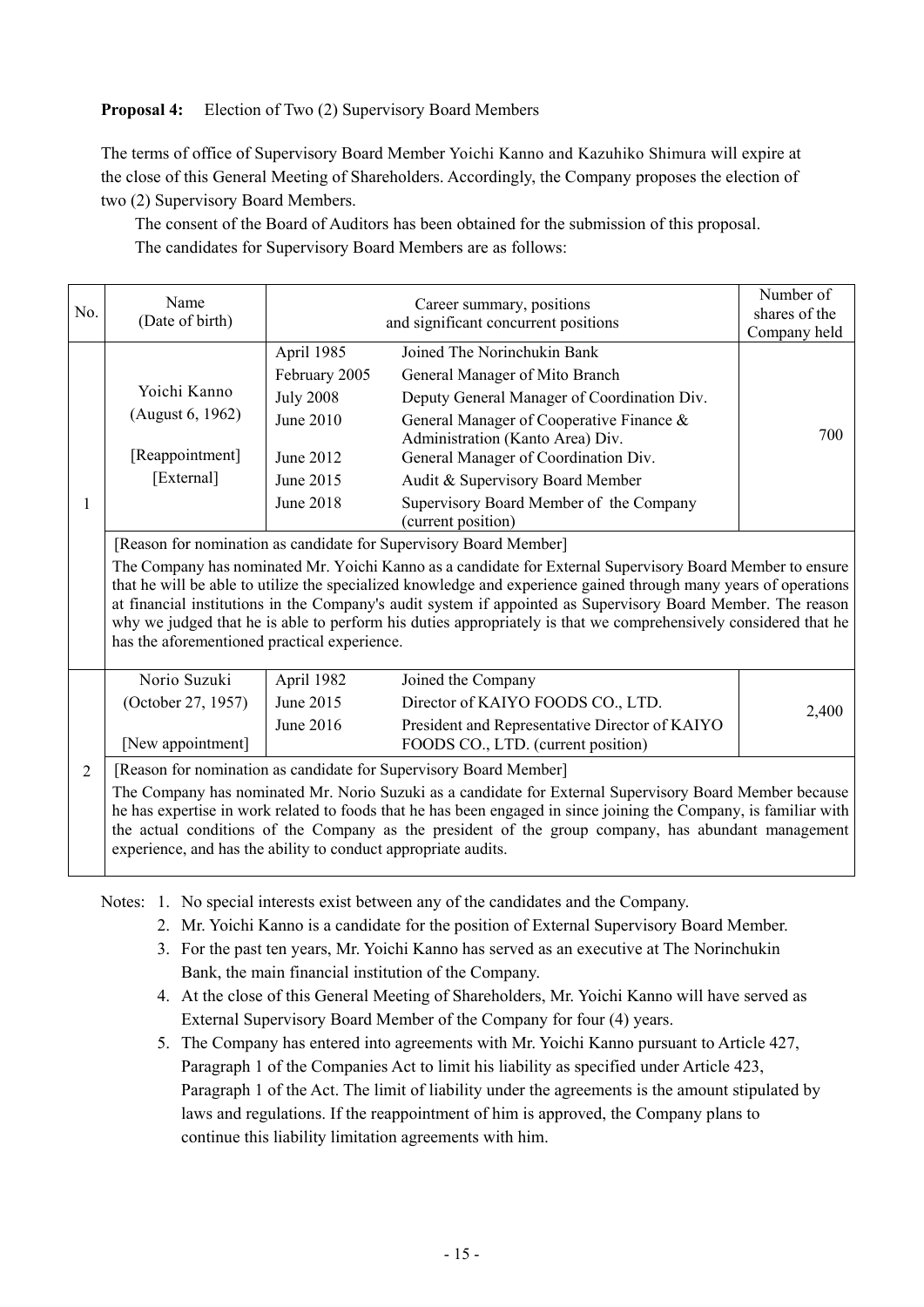6. Mr. Norio Suzuki is scheduled to retire from Director of KAIYO FOODS CO., LTD. and assume the position of Audit & Supervisory Board Member of the company as of June 10, 2022.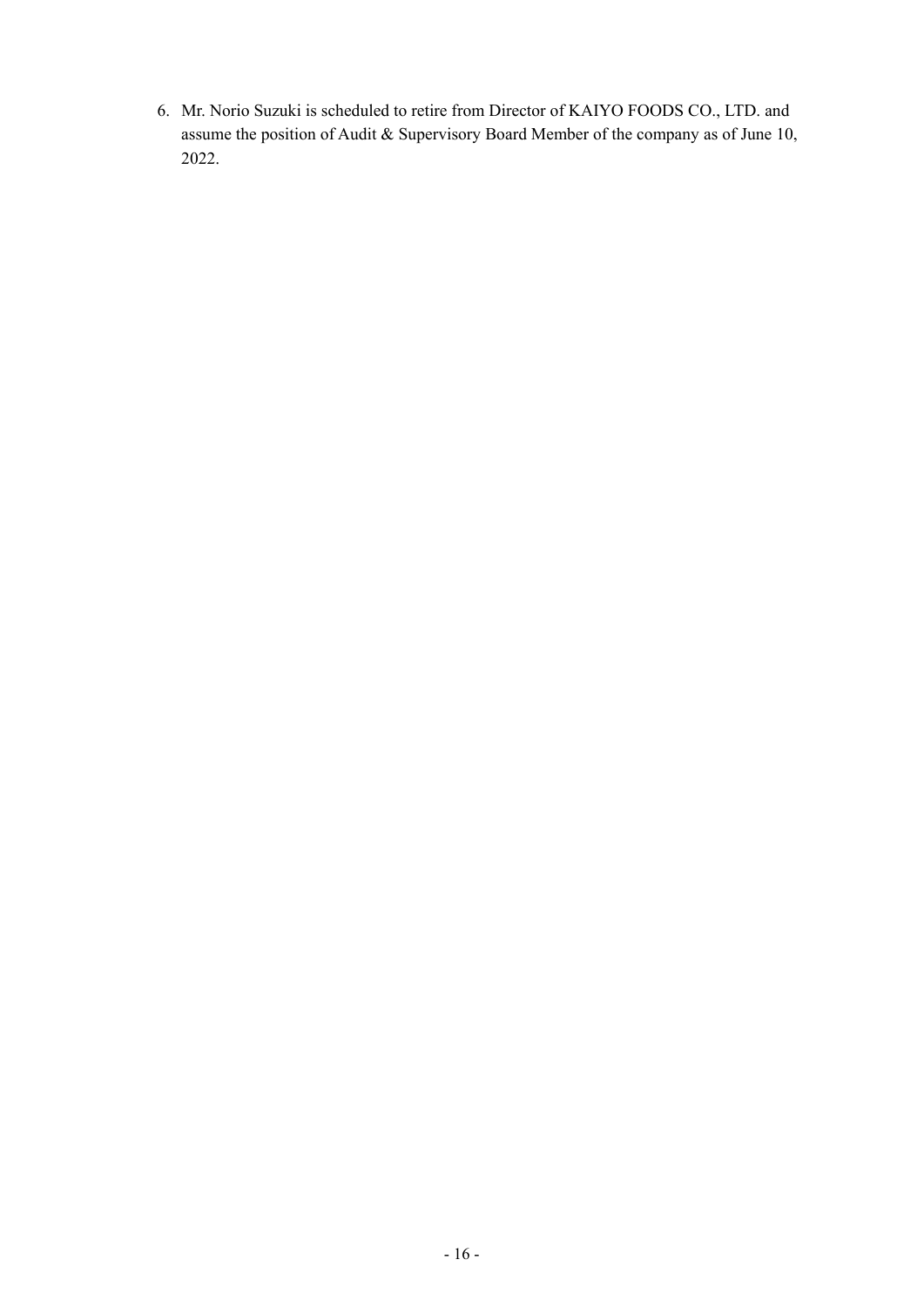## **Proposal 5:** Election of One (1) Substitute Supervisory Board Member

The Company proposes the election of one (1) substitute Supervisory Board Member in case the number of such Supervisory Board Member falls below the number required by laws and regulations.

This proposal shall be effective only prior to the assumption of office. The election will be possible to cancel by resolution of the Board of Directors with the consent of the Board of Auditors.

The consent of the Board of Auditors has been obtained for the submission of this proposal.

The candidate for Supervisory Board Member is as follows:

| Name<br>(Date of birth)                              | Career summary, positions<br>and significant concurrent positions |                                                                                                                                                                                                                        | Number of<br>shares of the<br>Company held |
|------------------------------------------------------|-------------------------------------------------------------------|------------------------------------------------------------------------------------------------------------------------------------------------------------------------------------------------------------------------|--------------------------------------------|
| Ichiro Shimoda<br>(September 18, 1972)<br>[External] | October 2005<br>April 2011<br>January 2015<br>January 2020        | Registered as an attorney-at-law<br>Joined T.HASEGAWA & CO., LAW OFFICES.<br>Established Matsui & Shimoda Law Office<br>Established Shimoda Law Office<br>Established Shimoda Law and Tax Office (current<br>position) |                                            |

[Reason for nomination as candidate for substitute Supervisory Board Member]

The Company has nominated Mr. Ichiro Shimoda as a candidate for substitute Supervisory Board Member because, although he is not involved in corporate management as a director or audit & supervisory board member of a company, he has knowledge and experience in his professional field as an attorney, and the Company believes that, if he assumes the position of Supervisory Board Member, he will be able to make objective decisions based on the entire corporate society, which is not bound by the Company's practices.

Notes: 1. Mr. Ichiro Shimoda is a candidate for the position of External Supervisory Board Member.

2. No special interests exist between Mr. Ichiro Shimoda and the Company.

 3. If the appointment of Mr. Ichiro Shimoda is approved, the Company plans to enter into an agreement with him pursuant to Article 427, Paragraph 1 of the Companies Act to limit his liability as specified under Article 423, Paragraph 1 of the Act. The limit of liability under the agreements is the amount stipulated by laws and regulations.